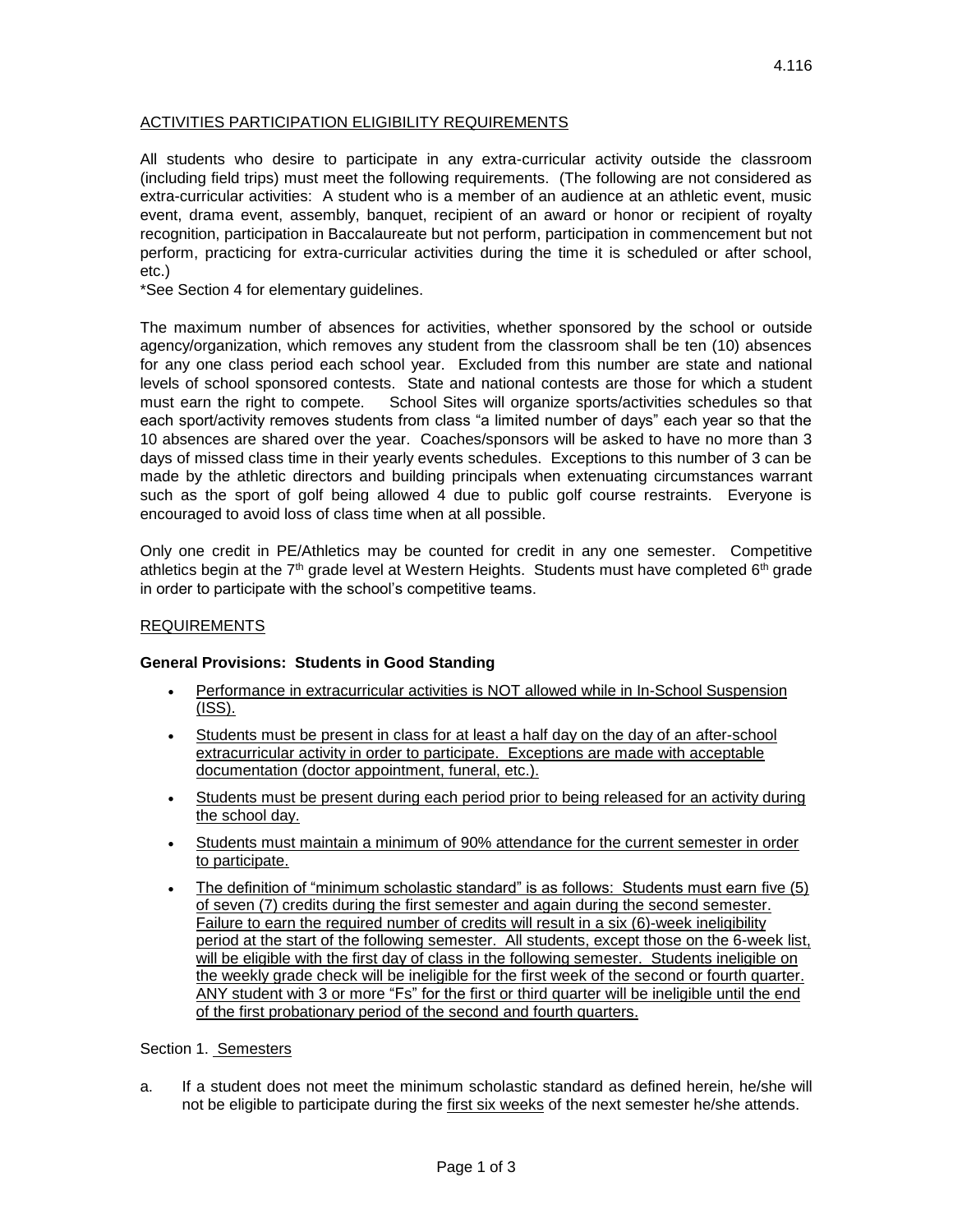b. A student who does not meet the minimum scholastic standard may regain his/her eligibility by achieving passing grades in all subjects in which he/she is enrolled at the end of a six week period.

# Section 2. Student Eligibility During a Semester

- a. Scholastic eligibility for students will be checked at the beginning of the third week of each semester and each successive week thereafter.
- b. A student must be passing in all subjects he/she is enrolled in during a semester. If a student is not passing all subjects enrolled in at the end of a week, he/she will be placed on probation for the next one-week period. If a student is still failing one or more classes at the end of their probationary one-week period, he/she will be ineligible to participate during the next one-week period. The ineligibility periods will begin on Monday and end on Sunday.
- c. A student who has lost eligibility under this provision must meet the minimum scholastic standard (achieving a grade of 60% or greater in all classes enrolled) in order to regain eligibility. A student regains eligibility with the first class of the next one-week period (Monday through Sunday).

# Section 3. Special Provisions

- a. A 12th grade student may maintain eligibility if he/she is passing the classes required for graduation. The number of classes can be no less than four. A 12th grade student who is concurrently enrolled in high school and college may use the college courses to meet the minimum number of four subjects needed to maintain eligibility. These may be a combination of high school and college subjects equivalent to four high school units which are accepted by the Oklahoma State Department of Education (physical education and athletics cannot be included in the four requirements).
- b. An ineligible student who changes schools during a semester will not be eligible at the new school for a minimum period of three weeks. A student may regain his/her eligibility by achieving the minimum scholastic standard at the end of a three-week period.
- c. Incomplete grades will be considered to be the same as failing grades in determining scholastic eligibility. School administrators are authorized to make an exception to this provision if the incomplete grade was caused by an unavoidable hardship. (Examples of such hardships would be illness, injury, death in family and natural disaster.) (Board policy allows a maximum of two weeks to apply this exception).
- d. One summer school credit earned in an Oklahoma State Department of Education accredited program may be used to meet the requirements of this policy for the end-ofspring semester.
- e. The period of ineligibility will always begin on the Monday following the day eligibility is checked.

#### Section 4. Elementary Students

Elementary Students who desire to participate in any extra or co-curricular activity (such as field trips, elementary track meet, class parties, or reward type activities) outside the classroom must meet the following requirements.